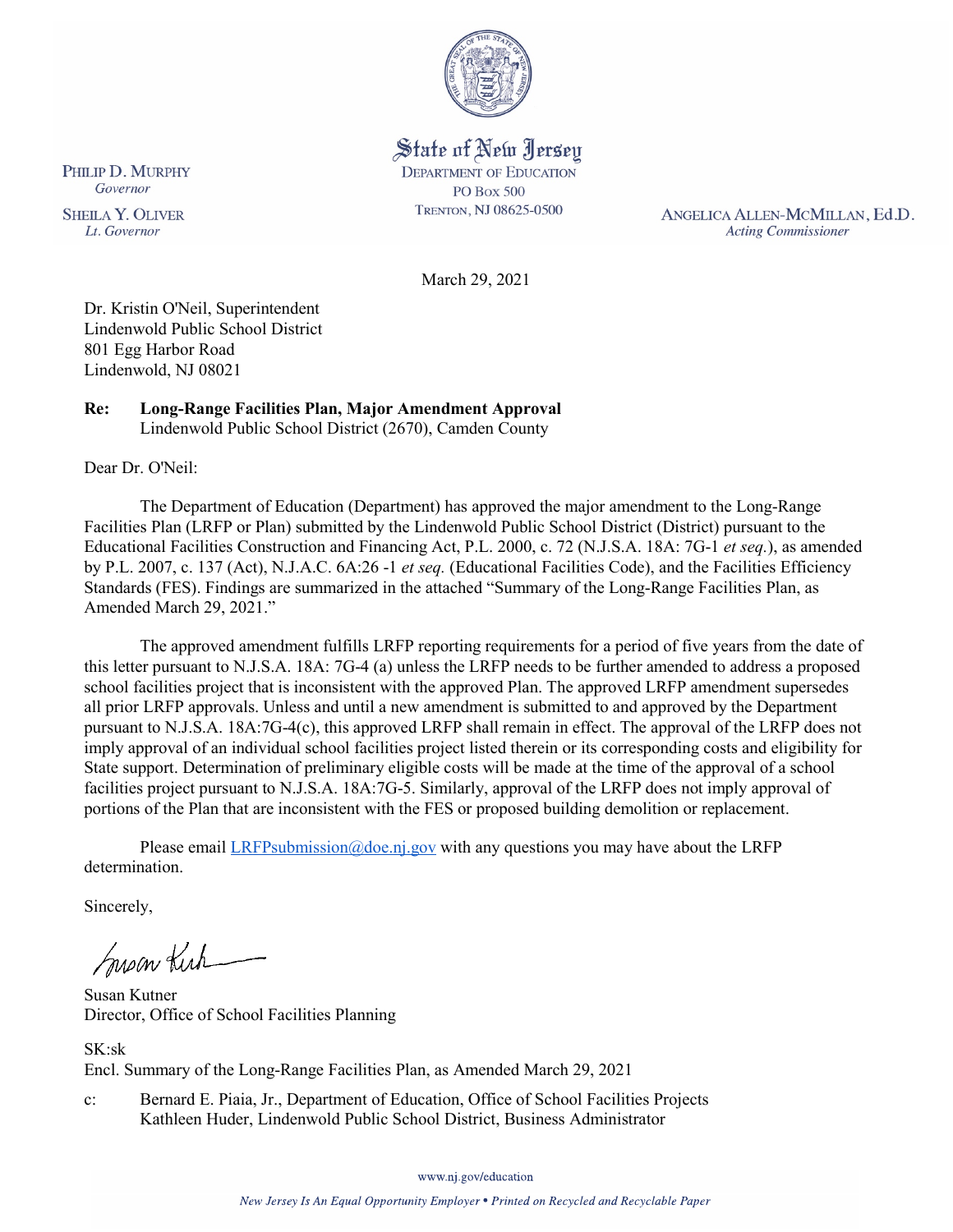# **Lindenwold Public School District (2670) Summary of the Long-Range Facilities Plan, as Amended March 29, 2021**

The Department of Education (Department) has completed its review of the major amendment to the Long-Range Facilities Plan (LRFP or Plan) submitted by the Lindenwold Public School District (District) pursuant to the Educational Facilities Construction and Financing Act, P.L. 2000, c. 72 (N.J.S.A. 18A: 7G-1 *et seq.*), as amended by P.L. 2007, c. 137 (Act), N.J.A.C. 6A:26-1 et seq. (Educational Facilities Code), and the Facilities Efficiency Standards (FES).

The following provides a summary of the District's approved amended LRFP. The summary is based on the standards set forth in the Act, the Educational Facilities Code, the FES, District-reported information in the Department's LRFP reporting system, and supporting documentation. The referenced reports in *italic* text are standard reports available on the Department's LRFP website.

### **1. Inventory Overview**

The District is classified as a Regular Operating District (ROD) for funding purposes. It provides services for students in grades PK-12.

The District identified existing and proposed schools, sites, buildings, rooms, and site amenities in its LRFP. Table 1 lists the number of existing and proposed district schools, sites, and buildings. Detailed information can be found in the *School Asset Inventory Report* and the *Site Asset Inventory Report.*

**As directed by the Department, school facilities projects that have received initial approval by the Department and have been approved by the voters, if applicable, are represented as "existing" in the LRFP.** Approved projects that include new construction and/or the reconfiguration/reassignment of existing program space are as follows: n/a.

| Category                                     | <b>Existing</b> | <b>Proposed</b> |
|----------------------------------------------|-----------------|-----------------|
| Number of Schools (assigned DOE school code) |                 |                 |
| Number of School Buildings <sup>1</sup>      |                 |                 |
| Number of Non-School Buildings <sup>2</sup>  |                 |                 |
| Number of Vacant Buildings                   |                 |                 |
| Number of Sites                              |                 |                 |

#### **Table 1: Number of Schools, School Buildings, and Sites**

Based on the existing facilities inventory submitted by the District:

- Schools using leased buildings (short or long-term):  $n/a$
- Schools using temporary classroom units (TCUs), excluding TCUs supporting construction: n/a
- Vacant/unassigned school buildings:  $n/a$

 $\overline{a}$ 

<span id="page-1-1"></span><span id="page-1-0"></span>*<sup>1</sup>* Includes district-owned buildings and long-term leases serving students in district-operated programs

<sup>&</sup>lt;sup>2</sup> Includes occupied district-owned buildings not associated with a school, such as administrative buildings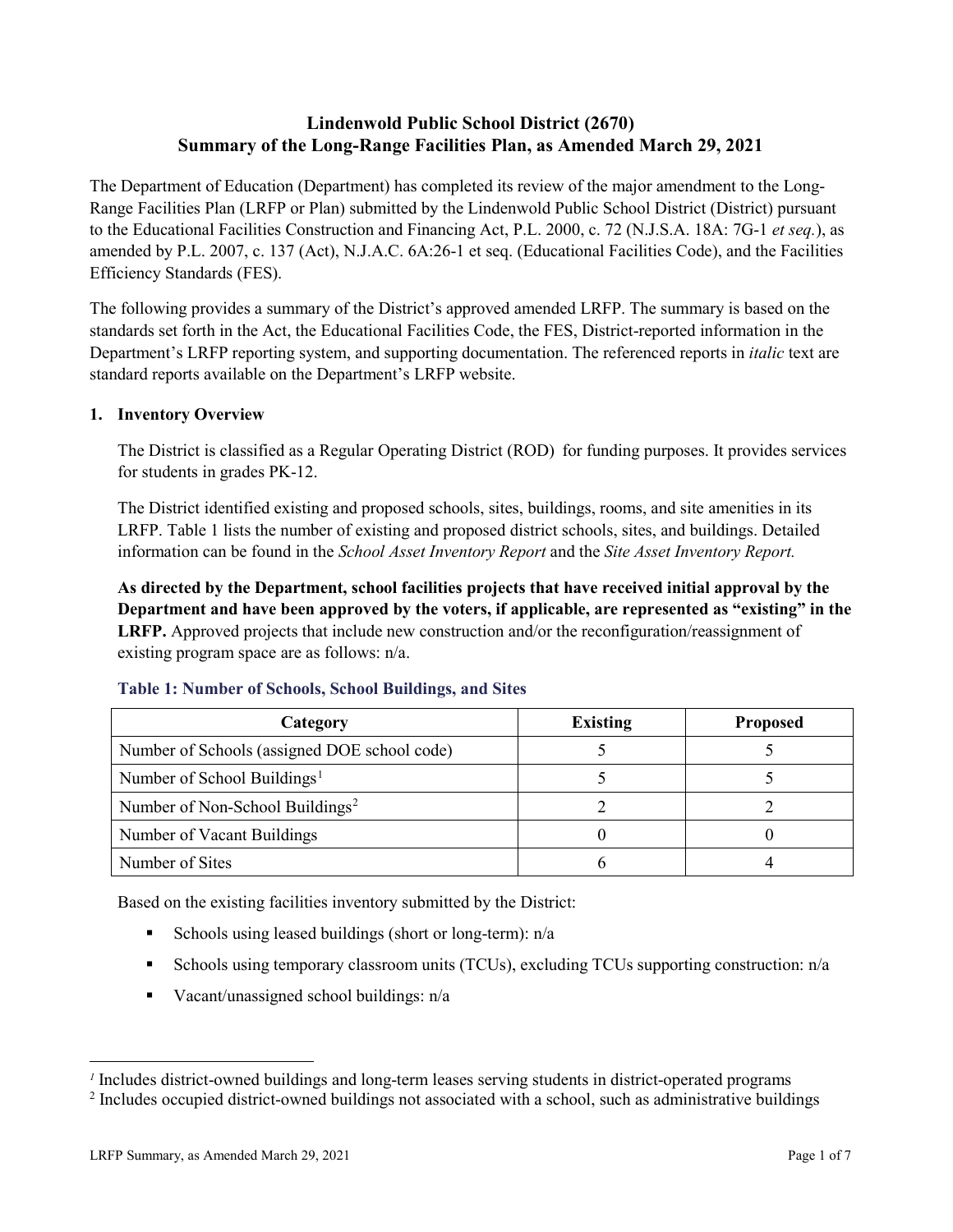Findings:

The Department has determined that the proposed inventory is adequate for approval of the District's LRFP amendment. However, the LRFP determination does not imply approval of an individual school facilities project listed within the LRFP; the District must submit individual project applications for project approval.

# **2. District Enrollments**

The District determined the number of students, or "proposed enrollments," to be accommodated for LRFP planning purposes on a district-wide basis and in each school.

The Department minimally requires the submission of a standard cohort-survival projection using historic enrollment data from the Application for School State Aid (ASSA) or NJ Smart. The cohort-survival method projection method forecasts future students based upon the survival of the existing student population as it moves from grade to grade. A survival ratio of less than 1.00 indicates a loss of students, while a survival ratio of more than 1.00 indicates the class size is increasing. For example, if a survival ratio tracking first to second grade is computed to be 1.05, the grade size is increasing by 5% from one year to the next. The cohort-survival projection methodology works well for communities with stable demographic conditions. Atypical events impacting housing or enrollments, such as an economic downturn that halts new housing construction or the opening of a charter or private school, typically makes a cohort-survival projection less reliable.

### **Proposed enrollments are based on a standard cohort-survival enrollment projection.**

Adequate supporting documentation was submitted to the Department to justify the proposed enrollments. Table 2 provides a comparison of existing and projected enrollments. All totals include special education students.

|                              | <b>Existing Enrollments</b> | <b>District Proposed Enrollments</b> |
|------------------------------|-----------------------------|--------------------------------------|
| <b>Grades</b>                | 2019-20                     | 2024-25                              |
| PK (excl. private providers) | 174                         | 180                                  |
| Grades K to 5                | 1,512                       | 1,518                                |
| Grades 6 to 8                | 659                         | 650                                  |
| Grades 9 to 12               | 621                         | 775                                  |
| <b>Totals PK to 12</b>       | 2,966                       | 3,123                                |

# **Table 2: Enrollments**

Findings:

The Department has determined the District's proposed enrollments to be acceptable for approval of the District's LRFP amendment. The Department will require a current enrollment projection at the time an application for a school facilities project is submitted incorporating the District's most recent enrollments in order to verify that the LRFP's planned capacity is appropriate for the updated enrollments.

# **3. District Practices Capacity**

Based on information provided in the room inventories, District Practices Capacity was calculated for each school building to determine whether adequate capacity is proposed for the projected enrollments based on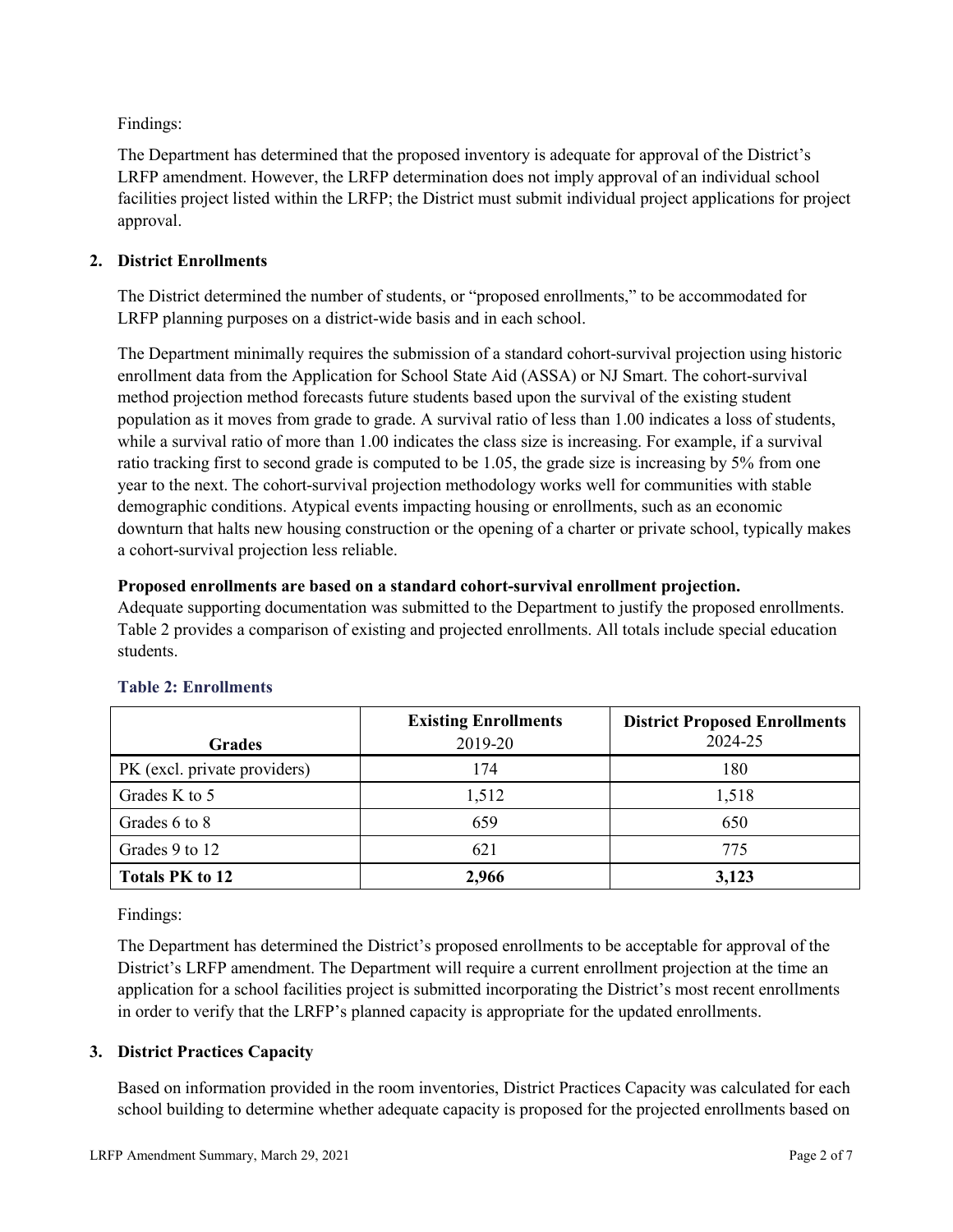district scheduling and class size practices. The capacity totals assume instructional buildings can be fully utilized regardless of school sending areas, transportation, and other operational issues. The calculations only consider district-owned buildings and long-term leases; short term leases and temporary buildings are excluded. **A capacity utilization factor of 90% for classrooms serving grades K-8 and 85% for classrooms serving grades 9-12 is applied in accordance with the FES.** No capacity utilization factor is applied to preschool classrooms.

In certain cases, districts may achieve adequate District Practices Capacity to accommodate enrollments but provide inadequate square feet per student in accordance with the FES, resulting in educational adequacy issues and "Unhoused Students." Unhoused students are considered in the "Functional Capacity" calculations used to determine potential State support for school facilities projects and are analyzed in Section 4.

Table 3 provides a summary of proposed enrollments and existing and proposed District-wide capacities. Detailed information can be found in the LRFP website reports titled *FES and District Practices Capacity Report, Existing Rooms Inventory Report, and Proposed Rooms Inventory Report.*

| <b>Grades</b>              | <b>Proposed</b><br><b>Enrollments</b> | <b>Existing</b><br><b>District</b><br><b>Practices</b><br>Capacity | <b>Existing</b><br>Deviation* | <b>Proposed</b><br><b>District</b><br><b>Practices</b><br>Capacity | <b>Proposed</b><br>Deviation* |
|----------------------------|---------------------------------------|--------------------------------------------------------------------|-------------------------------|--------------------------------------------------------------------|-------------------------------|
| Elementary ( $PK$ to 5)    | 1,698                                 | 1,379.01                                                           | $-318.99$                     | 1,782.00                                                           | 84.00                         |
| Middle $(6 \text{ to } 8)$ | 650                                   | 473.85                                                             | $-176.15$                     | 638.10                                                             | $-11.90$                      |
| High $(9 \text{ to } 12)$  | 775                                   | 795.60                                                             | 20.60                         | 795.60                                                             | 20.60                         |
| <b>District Totals</b>     | 3,123                                 | 2,648.45                                                           | $-474.55$                     | 3,215.70                                                           | 92.70                         |

# **Table 3: District Practices Capacity Analysis**

*\* Positive numbers signify surplus capacity; negative numbers signify inadequate capacity. Negative values for District Practices capacity are acceptable for approval if proposed enrollments do not exceed 100% capacity utilization.*

Considerations:

- Based on the proposed enrollments and existing room inventories, the District is projected to have inadequate capacity for the following grade groups, assuming all school buildings can be fully utilized: PK-5, 6-8.
- Adequate justification has been provided by the District if the proposed capacity for a school significantly deviates from the proposed enrollments. Generally, surplus capacity is acceptable for LRFP approval if additional capacity is not proposed through new construction.

# Findings:

The Department has determined that proposed District capacity, in accordance with the proposed enrollments, is adequate for approval of the District's LRFP amendment. The Department will require a current enrollment projection at the time an application for a school facilities project is submitted, incorporating the District's most recent Fall Enrollment Report, in order to verify that the LRFP's planned capacity meets the District's updated enrollments.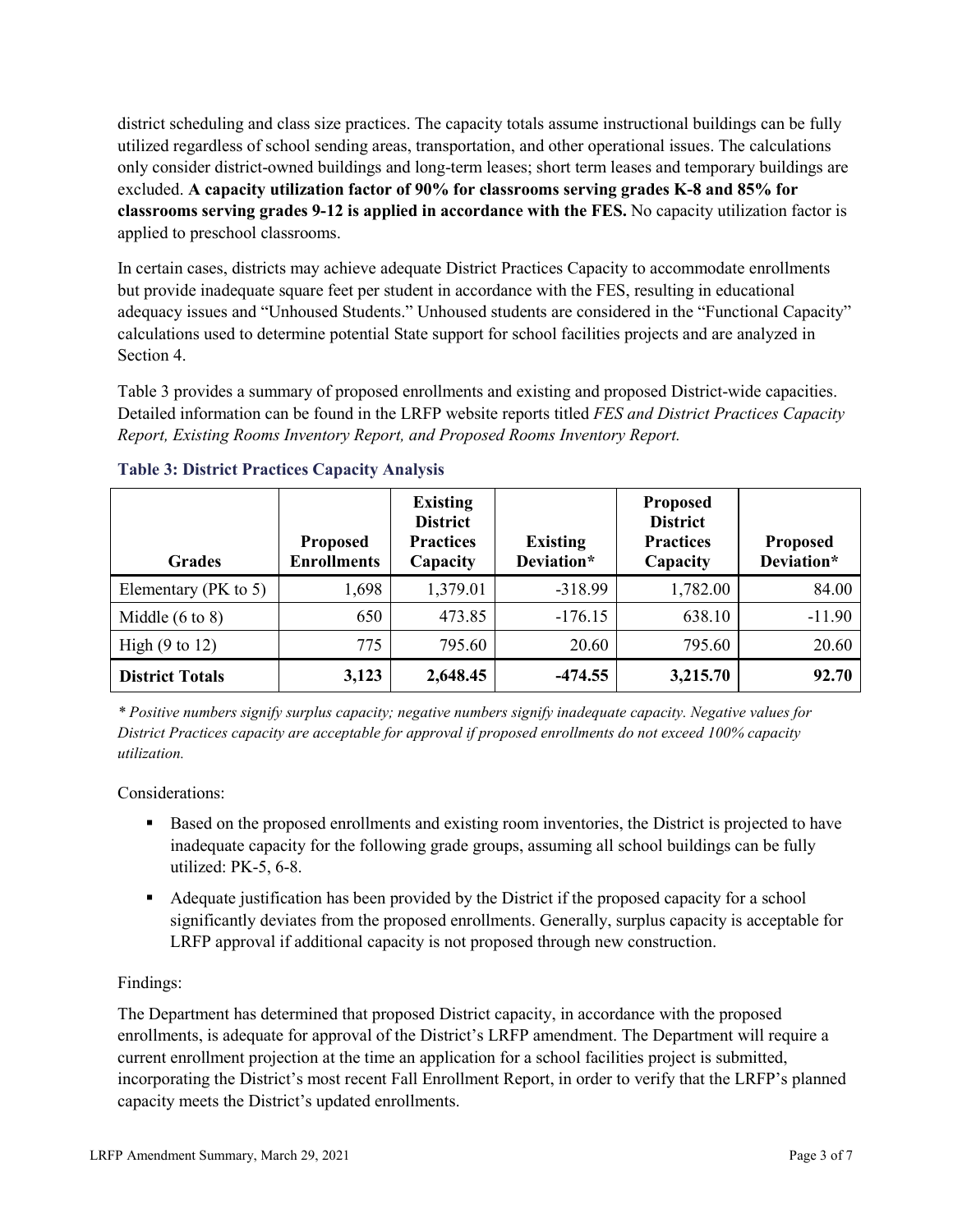### **4. New Construction Funding Eligibility**

*Functional Capacity* was calculated and compared to the proposed enrollments to provide a **preliminary estimate** of Unhoused Students and new construction funding eligibility. **A final determination will be made at the time of project application approval.**

*Functional Capacity* is the adjusted gross square footage of a school building *(total gross square feet minus excluded space)* divided by the minimum area allowance per full-time equivalent student for the grade level contained therein. *Unhoused Students* is the number of students projected to be enrolled in the District that exceeds the Functional Capacity of the District's schools pursuant to N.J.A.C. 6A:26-2.2(c). *Excluded Square Feet* includes (1) square footage exceeding the FES for any pre-kindergarten, kindergarten, general education, or self-contained special education classroom; (2) grossing factor square footage *(corridors, stairs, mechanical rooms, etc.)* that exceeds the FES allowance, and (3) square feet proposed to be demolished or discontinued from use. Excluded square feet may be revised during the review process for individual school facilities projects.

Table 4 provides a preliminary assessment of the Functional Capacity, Unhoused Students, and Estimated Maximum Approved Area for Unhoused Students for each FES grade group. The calculations exclude temporary facilities and short-term leased buildings. School buildings proposed for whole or partial demolition or reassignment to a non-school use are excluded from the calculations pending project application review. If a building is proposed to be reassigned to a different school, the square footage is applied to the proposed grades after reassignment. Buildings that are not assigned to a school are excluded from the calculations. In addition, only preschool students eligible for state funding (former ECPA students) are included. Detailed information concerning the calculations can be found in the *Functional Capacity and Unhoused Students Report* and the *Excluded Square Footage Report.*

| Category                                     | PK/K to 5  | 6 to 8   | 9 to 12  | <b>Total</b> |
|----------------------------------------------|------------|----------|----------|--------------|
| Eligible PK /K-12 Proposed Enrollments       | 1,698      | 650      | 775      |              |
| FES Area Allowance (SF/student)              | 125.00     | 134.00   | 151.00   |              |
| <b>Prior to Completion of Proposed Work:</b> |            |          |          |              |
| <b>Existing Gross Square Feet</b>            | 122,810    | 86,663   | 166,091  | 375,564      |
| <b>Adjusted Gross Square Feet</b>            | 95,278     | 85,978   | 150,646  | 331,902      |
| <b>Adjusted Functional Capacity</b>          | 762.22     | 641.63   | 997.65   |              |
| <b>Unhoused Students</b>                     | 935.78     | 8.37     | 0.00     |              |
| Est. Max. Area for Unhoused Students         | 116,972.50 | 1,121.80 | 0.00     |              |
| <b>After Completion of Proposed Work:</b>    |            |          |          |              |
| Gross Square Feet                            | 177,888    | 86,663   | 166,091  | 430642       |
| New Gross Square Feet                        | 78,508     | $\theta$ | $\Omega$ | 78,508       |
| <b>Adjusted Gross Square Feet</b>            | 173,786    | 85,978   | 150,646  | 410,410      |
| <b>Functional Capacity</b>                   | 1,390.29   | 641.63   | 997.65   |              |
| Unhoused Students after Construction         | 307.71     | 8.37     | 0.00     |              |
| Est. Max. Area Remaining                     | 38,464.00  | 1,121.80 | 0.00     |              |

#### **Table 4: Estimated Maximum Approved Area for Unhoused Students**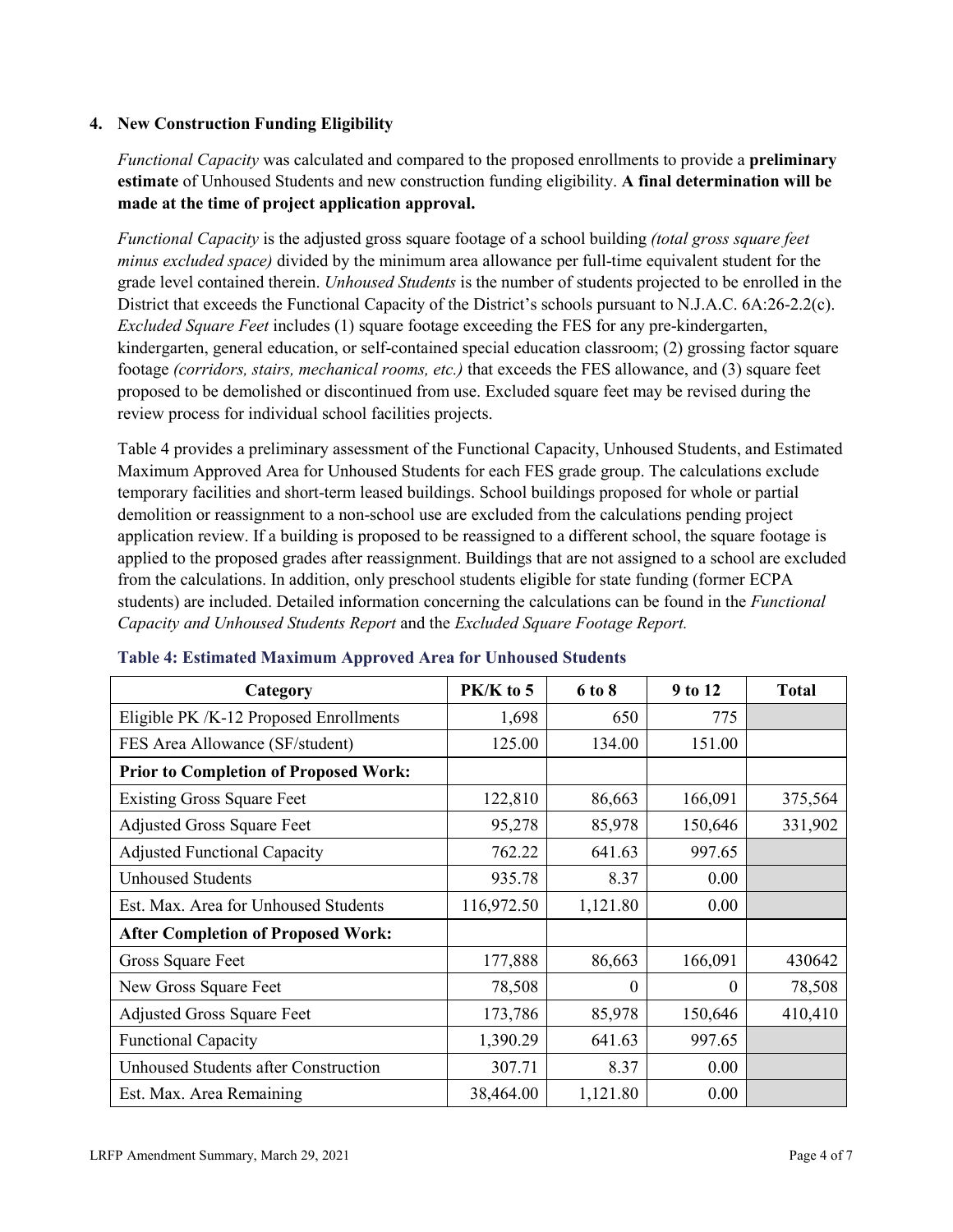Facilities used for non-instructional or non-educational purposes are ineligible for State support under the Act. However, projects for such facilities shall be reviewed by the Department to determine whether they are consistent with the District's LRFP and whether the facility, if it is to house students (full or part time) conforms to educational adequacy requirements. These projects shall conform to all applicable statutes and regulations.

Estimated costs represented in the LRFP by the District are for capital planning purposes only. The estimates are not intended to represent preliminary eligible costs or final eligible costs of approved school facilities projects.

Considerations:

- The District does not have approved projects pending completion, as noted in Section 1, that impact the Functional Capacity calculations.
- **The Functional Capacity calculations** *exclude* square feet proposed for demolition or discontinuation for the following FES grade groups and school buildings pending a feasibility study and project review: PK-5 (leased Preschool Building).
- Based on the preliminary assessment, the District has Unhoused Students prior to the completion of proposed work for the following FES grade groups: PK-5, 6-8.
- New construction is proposed for the following FES grade groups: PK-5.
- Proposed new construction exceeds the estimated maximum area allowance for Unhoused Students prior to the completion of the proposed work for the following grade groups: n/a.
- The District, based on the preliminary LRFP assessment, will have Unhoused Students after completion of the proposed LRFP work. If the District is projected to have Unhoused Students, adequate justification has been provided to confirm educational adequacy in accordance with Section 6 of this determination.

# Findings:

Functional Capacity and Unhoused Students calculated in the LRFP are preliminary estimates. Preliminary Eligible Costs (PEC) and Final Eligible Costs (FEC) will be included in the review process for specific school facilities projects. A feasibility study undertaken by the District is required if building demolition or replacement is proposed per N.J.A.C. 6A:26-2.3(b)(10).

# **5. Proposed Work**

The District assessed program space, capacity, and physical plant deficiencies to determine corrective actions. Capital maintenance, or *"system actions,"* address physical plant deficiencies due to operational, building code, and /or life cycle issues. Inventory changes, or *"inventory actions,*" add, alter, or eliminate sites, site amenities, buildings, and/or rooms.

The Act (N.J.S.A. 18A:7G-7b) provides that all school facilities shall be deemed suitable for rehabilitation unless a pre-construction evaluation undertaken by the District demonstrates to the satisfaction of the Commissioner that the structure might pose a risk to the safety of the occupants even after rehabilitation or that rehabilitation is not cost-effective. Pursuant to N.J.A.C. 6A:26-2.3(b)(10), the Commissioner may identify school facilities for which new construction is proposed in lieu of rehabilitation for which it appears from the information presented that new construction is justified, provided, however, that for such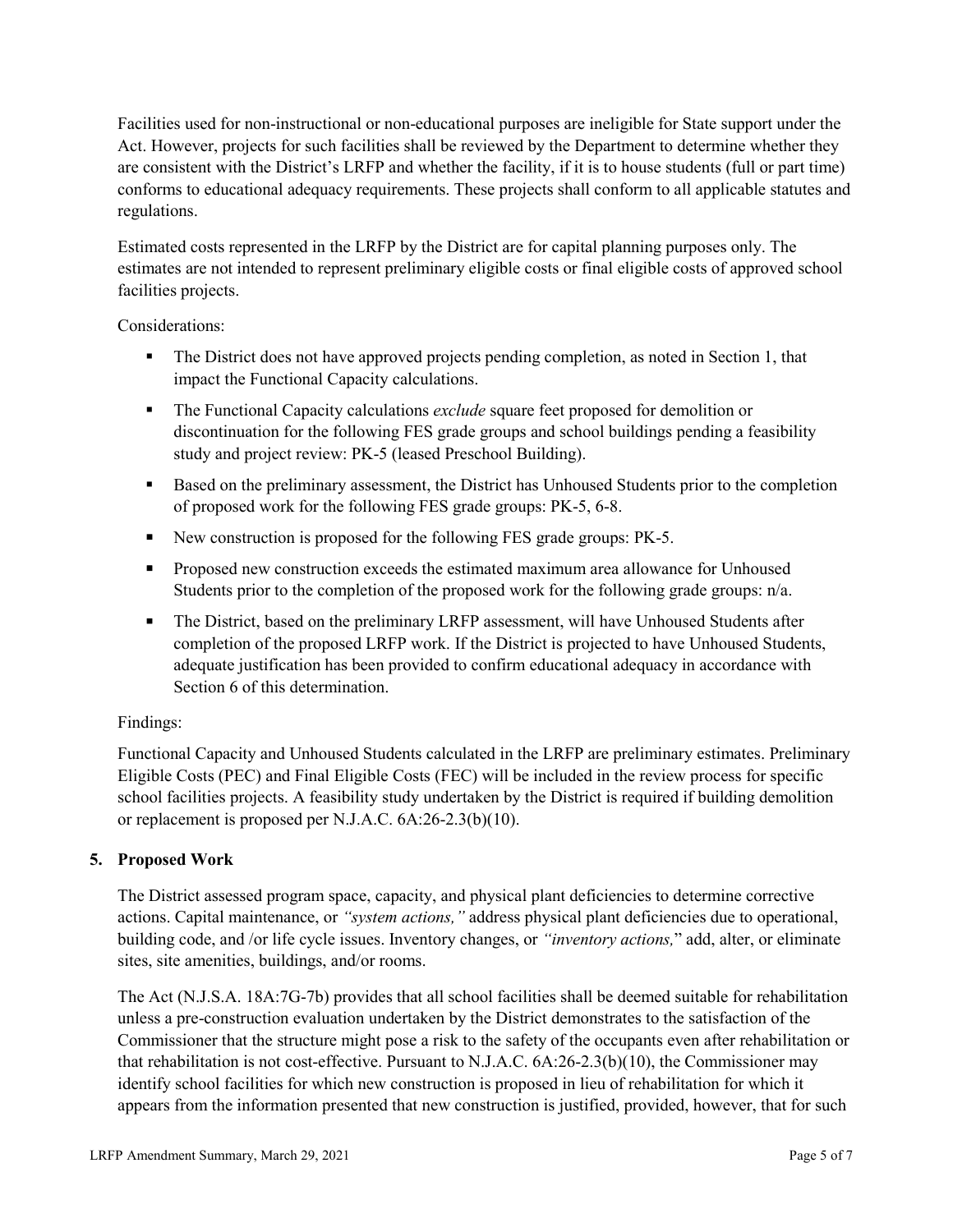school facilities so identified, the District must submit a feasibility study as part of the application for the specific school facilities project. The cost of each proposed building replacement is compared to the cost of additions or rehabilitation required to eliminate health and safety deficiencies and to achieve the District's programmatic model.

Table 5 lists the scope of work proposed for each school based on the building(s) serving their student population. Proposed inventory changes are described in the LRFP website reports titled *"School Asset Inventory Report and "Proposed Room Inventory Report."* Information concerning proposed systems work, or capital maintenance can be found in the "LRFP Systems Action Summary Report."

With the completion of the proposed work, the following schools are proposed to be eliminated: n/a; the following schools are proposed to be added: n/a.

| <b>Proposed Scope of Work</b>                                                                  | <b>Applicable Schools</b>                                                                                                      |
|------------------------------------------------------------------------------------------------|--------------------------------------------------------------------------------------------------------------------------------|
| <b>Renovation only</b> (no new construction)                                                   |                                                                                                                                |
| System actions only (no inventory actions)                                                     | Lindenwold High School (005), Lindenwold<br>Middle School (090); Lindenwold School<br>Five (050), Lindenwold School Four (040) |
| Existing inventory actions only (no systems actions)                                           | n/a                                                                                                                            |
| Systems and inventory changes                                                                  | n/a                                                                                                                            |
| <b>New construction</b>                                                                        |                                                                                                                                |
| Building addition only (no systems actions)                                                    | n/a                                                                                                                            |
| Renovation and building addition (system, existing<br>inventory, and new construction actions) | n/a                                                                                                                            |
| New building on existing site                                                                  | Lindenwold Early Childhood Center                                                                                              |
| New building on new or expanded site                                                           | n/a                                                                                                                            |
| Site and building disposal (in addition to above scopes)                                       |                                                                                                                                |
| Partial building demolition                                                                    | n/a                                                                                                                            |
| Whole building demolition                                                                      | n/a                                                                                                                            |
| Site and building disposal or discontinuation of use                                           | Lindenwold Preschool Building (300);<br>Former BOE Building Site                                                               |

### **Table 5: School Building Scope of Work**

#### Findings:

The Department has determined that the proposed work is adequate for approval of the District's LRFP amendment. However, Department approval of proposed work in the LRFP does not imply the District may proceed with a school facilities project. The District must submit individual project applications with cost estimates for Department project approval. Both school facilities project approval and other capital project review require consistency with the District's approved LRFP.

# **6. Proposed Room Inventories and the Facilities Efficiency Standards**

The District's proposed school buildings were evaluated to assess general educational adequacy in terms of compliance with the FES area allowance pursuant to N.J.A.C. 6A:26-2.2 and 2.3.